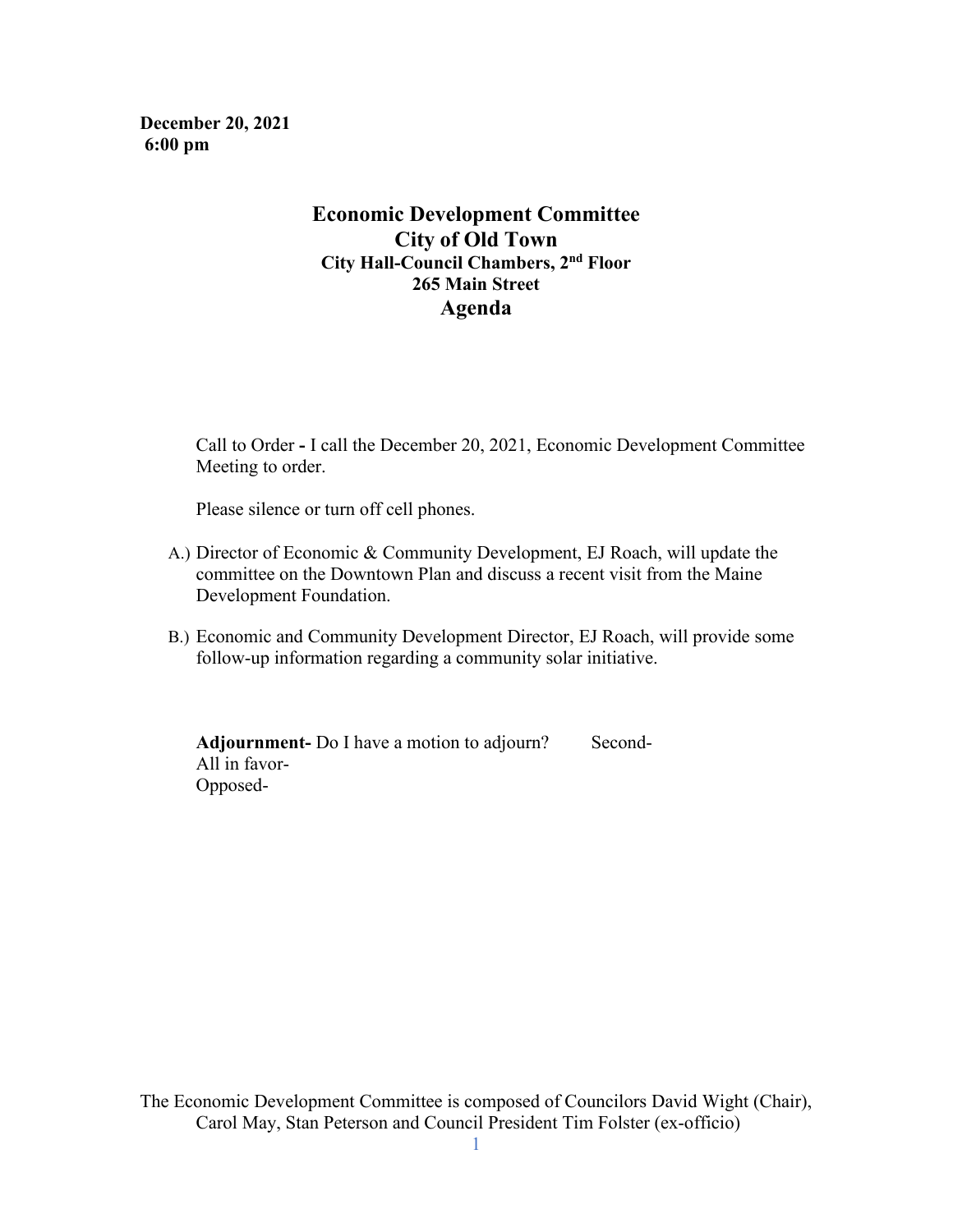**December 20, 2021** 

- **Immediately following the Economic Development Committee meeting.** 

# **Finance Committee Meeting City of Old Town City Council Chambers, 2nd Floor 265 Main Street Agenda**

 **Call to Order-** I call the December 20, 2021, Finance Committee Meeting to order.

Please silence or turn off cell phones.

- **1.** Danielle Berube, Finance Director will update the Committee on the following:
- November 2021, financials, and notes (Financials, notes attached)
- Review fiscal year 2021 fund balance and reserve funding
- **2.** John Rouleau, Public Works Director will present cemetery drainage design proposals. (Proposals attached)

Adjournment: Do I have a motion to adjourn? Second- All in favor- Opposed-

The Finance Committee is composed of Councilors Stan Peterson (Chair), Linda McLeod, Chris Pushor and Council President Tim Folster (ex-officio)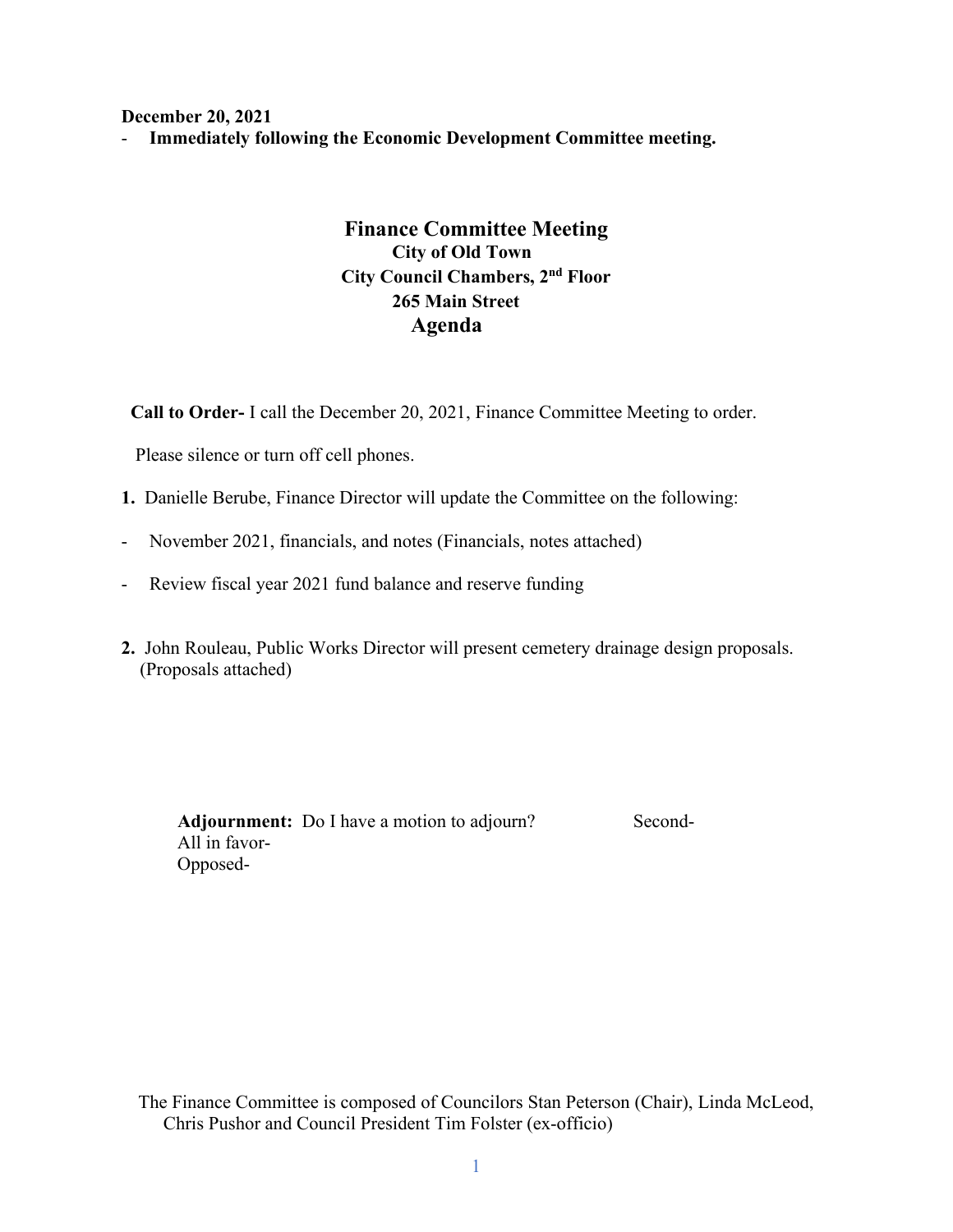**December 20 , 2021 -immediately following the Finance Services Committee meeting**

# **Special Council Meeting City of Old Town City Council Chambers, 2nd Floor 265 Main Street Agenda**

**I. Call to Order -**I call the December 20, 2021, Special Council Meeting to order.

#### **(Council President Folster)**

Please turn off or silence cell phones.

- **II. Flag Salute**
- **III. Roll Call**
- **IV. Approval of the Minutes**

December 06, 2021, Regular council meeting minutes.

## **V. Petitions, Communications, and Citizens' Requests**

## **VI. Reports**

- **A. Council President**
- **B. Standing Committees –**

 **Administrative, Economic, Finance and Public Services**

- **C. City Councilors**
- **D. City Attorney**
- **E. Special Committees**
- **F. City Manager**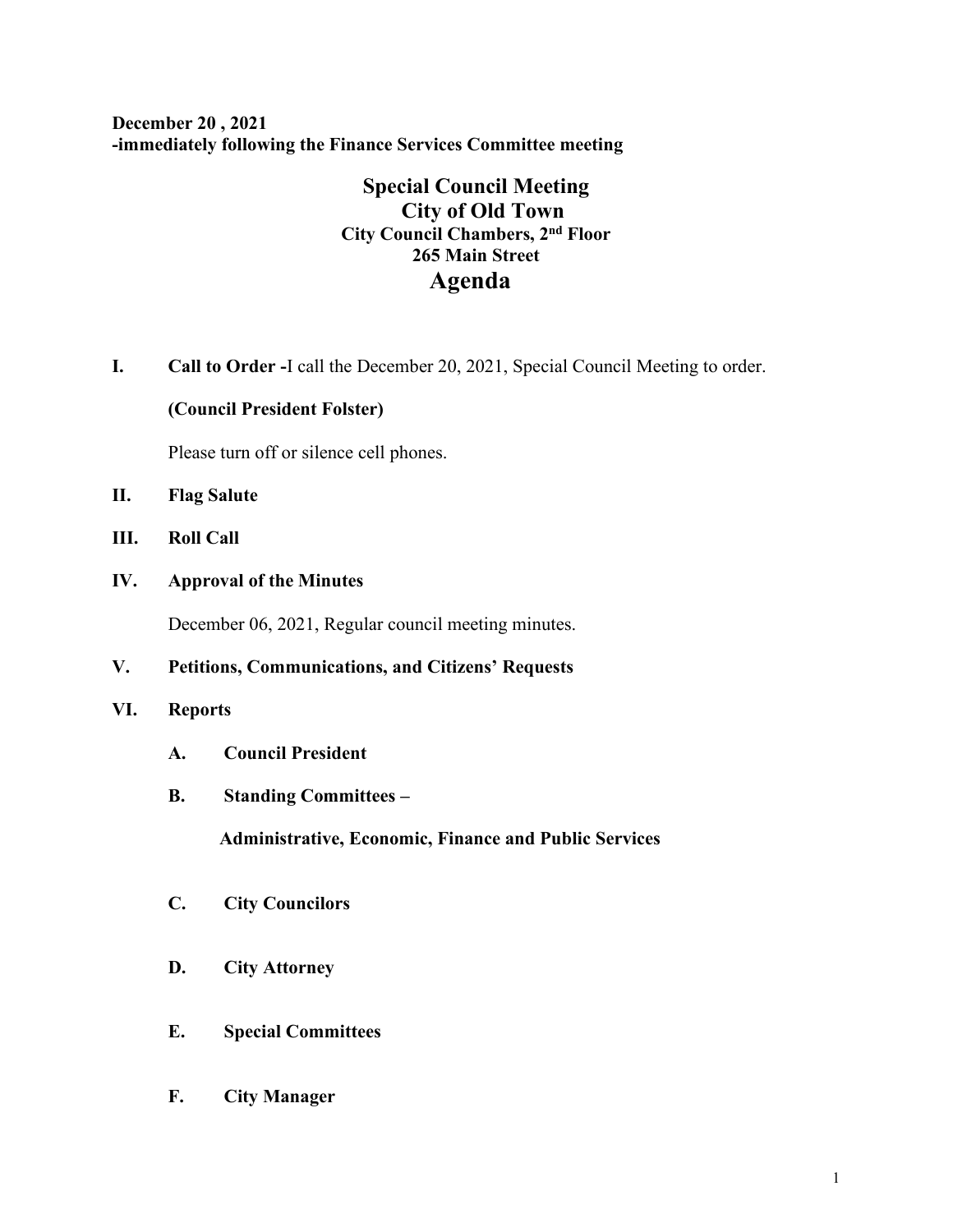#### **VII. Consent Agenda- items 1 and 2**

**1.** The City Council will consider renewing the annual Animal Control Agreement with Penobscot County for 2022 for Animal Control Services in the City of Old Town for at the cost stated in the Agreement.

Suggested motion: Resolved, the Old Town City Council hereby approves renewing the annual Animal Control Agreement with Penobscot County for 2022 at the cost stated in the Agreement for Animal Control Services in the City. (Agreement attached)

**2.** The City Council will consider reappointments/appointments to the following Boards & Committees.

**Suggested motion:** Resolved, the Old Town City Council hereby reappoints/appoints the following:

| <b>Sewer Advisory Board (2 yr. term)</b>       | <b>Term Expires</b> |
|------------------------------------------------|---------------------|
| Timothy Letourneau - Reappoint                 | 12/31/2023          |
| <b>Board of Assessment Review (2 yr. term)</b> |                     |
| Dale Dubay - Reappoint                         | 12/31/2023          |
| Jeff Street - Reappoint                        | 12/31/2023          |
| Plumbing Inspector (2 yr. term)                |                     |
| David Russell - Reappoint                      | 12/31/2023          |
| Pat Estes, alternate - Reappoint               | 12/31/2023          |
| <b>Airport Advisory Board (2 yr. term)</b>     |                     |
| Christopher Blackie - Reappoint                | 12/31/2023          |
| Dan Coffey - Reappoint                         | 12/31/2023          |
| Old Town Development, LLC. (3yr. term)         |                     |
| John Birmingham - Reappoint                    | 12/31/2024          |
| <b>Stuart Harvey - Reappoint</b>               | 12/31/2024          |
| Lisa Gallant - Reappoint                       | 12/31/2024          |
| EJ Roach - Reappoint                           | 12/31/2024          |
| Jason Clay - Reappoint                         | 12/31/2024          |
|                                                |                     |

**(Councilor Wight)**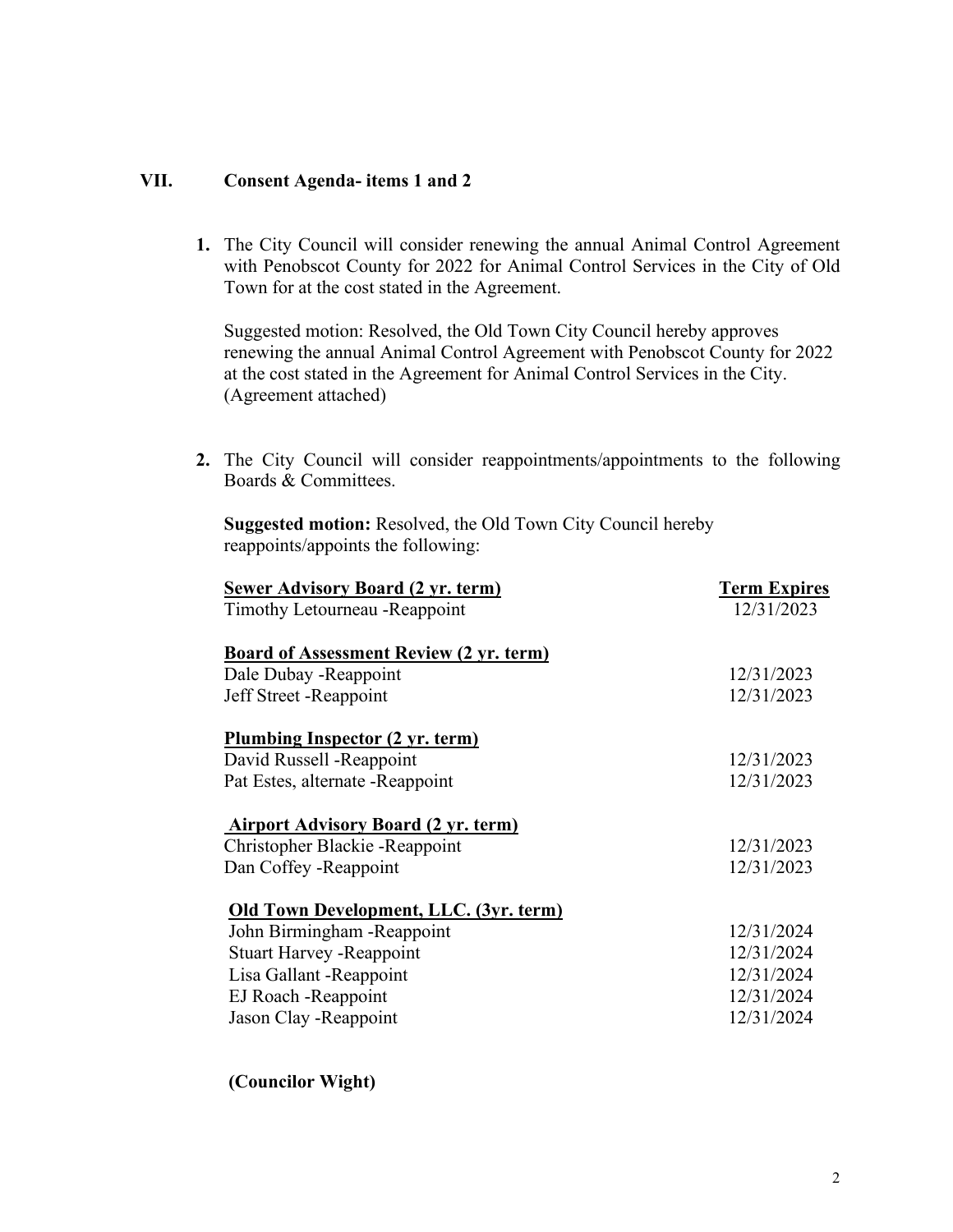## **VIII. Hearings and Second Reading of Ordinance**

#### **IX. Old Business**

**1.** The City Council will consider adopting Rules of Order and Procedure for conducting meetings.

 **Suggested motion:** Resolved, the Old Town City Council hereby adopts the Old Town City Council's Rules of Order and Procedure as an "old" version of the rules were presented at the Organizational meeting not reflecting the changed timeline for delivering items for the agenda to the City Manager and Council President The approved motion on 12/21/2020, changed the timeline from 10:00 am the Tuesday prior to the council meeting to 3:00 pm on Thursday.

## **(Councilor Mike May)**

#### **X. New Business- items 1, 2, and 3**

**1.** The City Council will consider accepting criminal forfeiture monies in the amount of \$19,254.00, 1 (one) Taurus Pistol Serial # ABE546578 and 1 (one) Hi-Point Pistol Serial # 8113829 from the State of Maine v. Danielle McBreairty.

 **Suggested motion:** Resolved, the Old Town City Council hereby accepts criminal forfeiture monies in the amount of \$19,254.00, 1 (one) Taurus Pistol Serial # ABE546578 and 1 (one) Hi-Point Pistol Serial # 8113829 in the case of the State of Maine v. Danielle McBreairty. Unified Docket No. CR20-2556 as the Old Town Police Department made a substantial contribution to this investigation. (Attachment A)

## **(Councilor Peterson)**

**2.** The City Council will consider going into Executive Session for the purpose of discussing an economic development item.

 **Suggested motion:** Resolved, the Old Town City Council hereby approves going into Executive Session pursuant to Title, I MRSA Section 405, § (6) (C) for the purpose of discussing an economic development item.

## **(Councilor Carol May)**